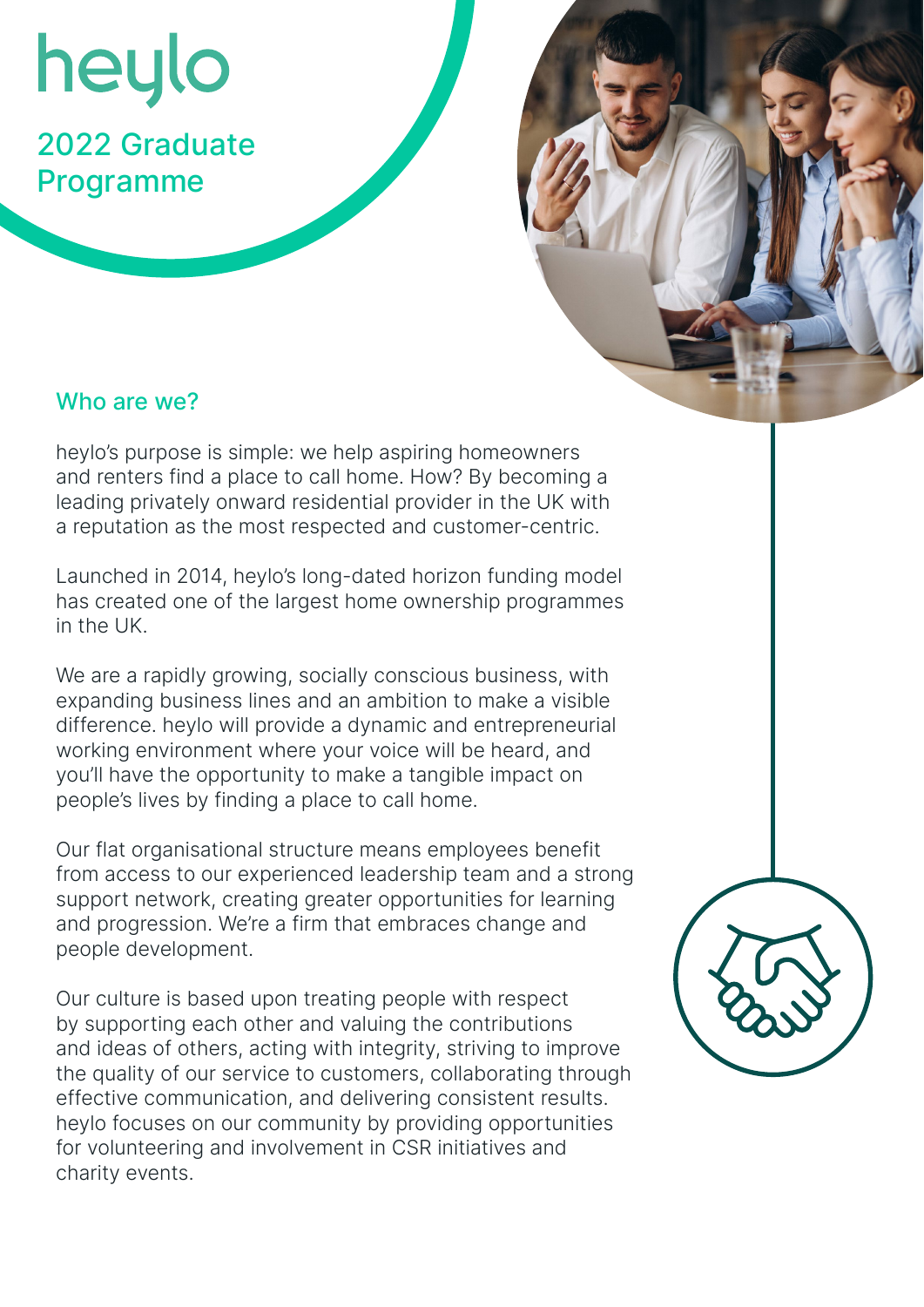# heylo

2022 Graduate Programme



#### Business & Operations Graduate Programme 2022

heylo is delighted to be launching our inaugural Graduate Programme. We are looking to hire up to five commercially minded graduates to join the business in September on this twoyear rotational graduate programme. As the business continues to scale, we are committed to investing in the training and development of future talent to be part of heylo's future growth.

The two-year programme will involve four six-month rotations, including two mandatory rotations in Sales & Transactions and Property Management.

The Sales & Transactions rotation will require graduates to be involved in the entire sales journey of helping customers becoming homeowners or renters. This will start from site visits and working with builders to ensure obligations are fulfilled, partnering with the sales team, through to customer on-boarding and liaising with legal, compliance and finance.

The Property Management rotation will include working with existing tenants to collect rents, to manage the delivery of a repairs andmaintenance service, ensure compliance with the statutory checks and more.

The two additional rotations will be based on a combination of business need, performance, and capability and will span across the following teams: Investment & Asset Management, Project & Change Management, Contracts, Marketing, Customer Experience and Operational & Credit Risk.